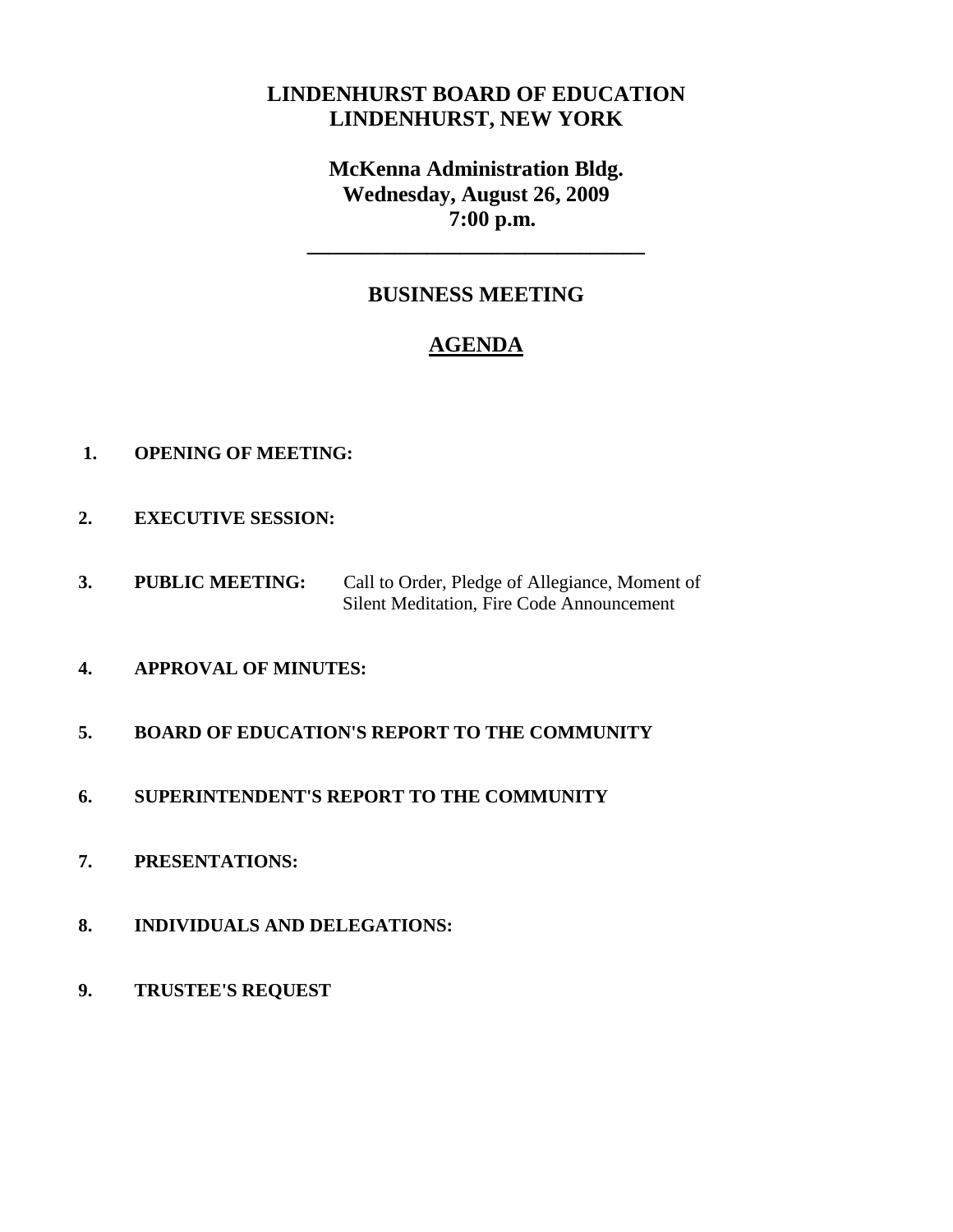#### **10. SUPERINTENDENT'S RECOMMENDATIONS**

#### **a. Recommendation: Board Policy # 6645 - CAPITAL ASSETS ACCOUNTING**

#### **First Reading – No Vote to be taken**

#### **A new board policy or revision of current board policy requires two readings.**

Recommended Action: Upon a motion made by \_\_\_\_\_\_\_\_\_\_\_\_\_\_\_\_\_\_\_, seconded by \_\_\_\_\_\_\_\_\_\_\_\_\_\_, the following proposed policy is offered for a first reading.

### **CAPITAL ASSETS ACCOUNTING**

The District defines capital assets as non-consumable assets with a normal service life of more than two years. In order to provide for the proper control and conservation of district property, the Superintendent or designee shall maintain inventory records and account for capital expenditures in accordance with the following guidelines:

#### *Inventory Records:*

All equipment items costing in excess of \$1500 shall be inventoried.

All equipment costing less than \$1500 shall be inventoried for accountability purposes if requested by the responsible program administrator.

All non-equipment capital assets costing in excess of \$15,000 shall be inventoried.

*Capital Expenditure Accounting:*

Fixed assets having an estimated useful life of at least two years following the date of acquisition will be capitalized.

Capitalization thresholds will be applied to individual fixed assets rather than groups of fixed assets.

The threshold to be used for fixed assets is \$1500.

*Note: Property inventory requirements and capitalization thresholds are different subjects that are commonly confused because of their overlapping terminology. An inventory is an itemized list for tracking and controlling property. Capitalization is an accounting treatment whereby an item is recorded as a long-term asset on the balance sheet rather than as a consumable expense of the current period.*

The following information must be maintained on the equipment/fixed asset inventory:

Name and description of property Location of equipment

Serial number and other identification number

Cost of the asset at acquisition

Acquisition date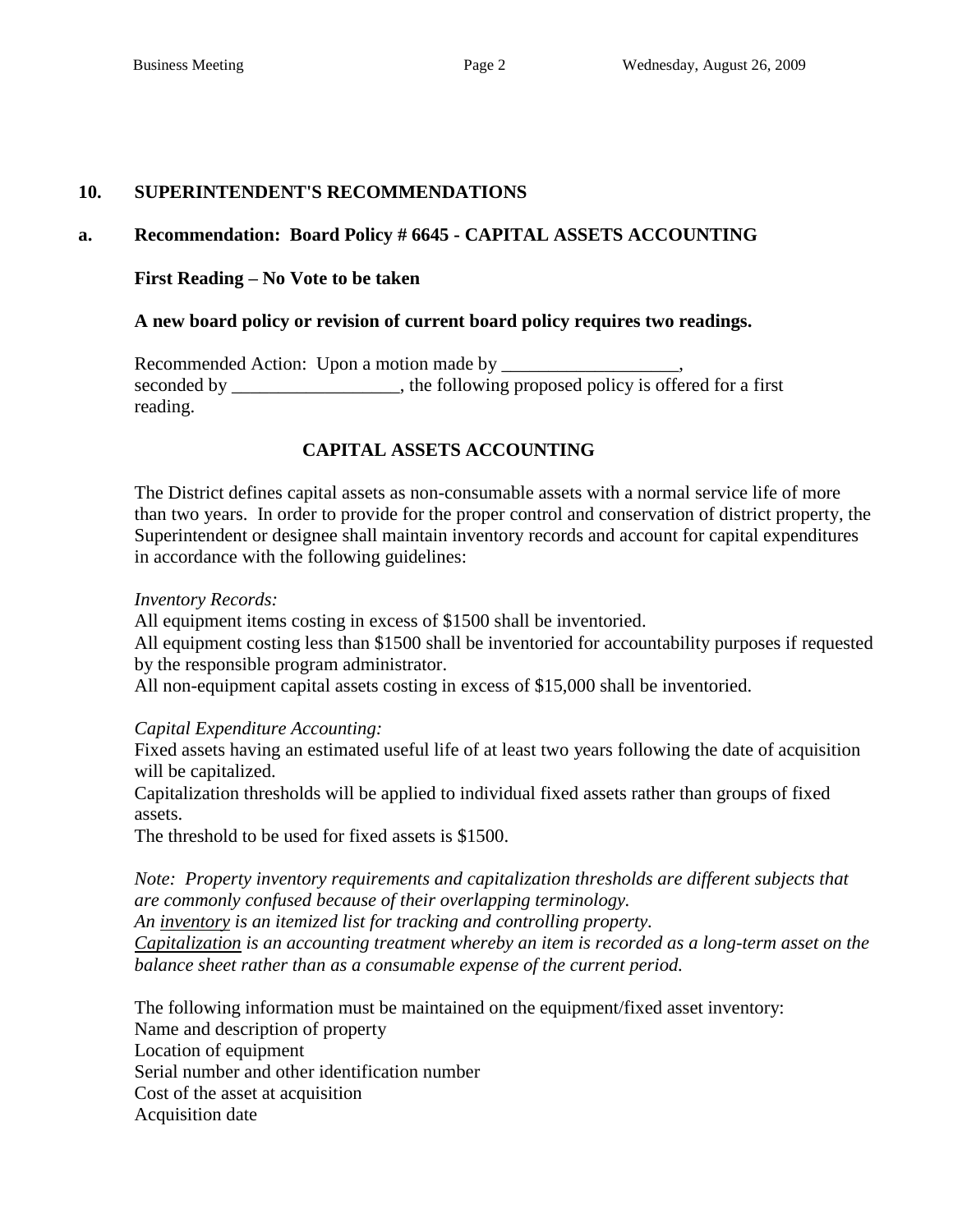Donated items will be capitalized at a fair-market value on the date of the donation.

Some assets individually may fall below the capitalization threshold but may be purchased in large quantities by the district. Examples include library books, textbooks and computers. The district may choose to capitalize these assets as groups.

All assets will be depreciated using the straight-line method. Residual value will be considered.

Useful lives will be determined in the year of purchase based on general guidelines obtained from professional organizations and asset's present condition. Depreciation expense will be calculated beginning in the year of acquisition.

(Adoption date: February 4, 2009)

Vote on the motion: Yes:

No:

Abstained:

Motion carried/defeated.

### **b. Recommendation: Board Policy # 6700 - PURCHASING**

**First Reading – No Vote to be taken**

### **A new board policy or revision of current board policy requires two readings.**

Recommended Action: Upon a motion made by \_\_\_\_\_\_\_\_\_\_\_\_\_\_\_\_\_\_\_, seconded by \_\_\_\_\_\_\_\_\_\_\_\_\_, the following proposed policy is offered for a first reading.

# **PURCHASING**

The Board of Education views purchasing as serving the educational program by providing the necessary equipment, supplies and services in the right quantity and quality, in the right place, at the time needed, at the lowest cost to the district. The purchasing process will be performed within budgetary appropriations by the Board appointed Purchasing Agent. The Purchasing Agent has the sole authority for the school district to contract for necessary supplies, equipment and services.

It is the goal of the Board to purchase competitively, without prejudice or favoritism, and to seek the maximum educational value for every dollar expended. Competitive bids or quotations shall be solicited in connection with purchases pursuant to law. The General Municipal Law requires that purchase contracts for materials, equipment and supplies involving an estimated annual expenditure exceeding \$10,000 and public work contracts involving an expenditure of more than \$20,000 will be awarded only after responsible bids have been received in response to a public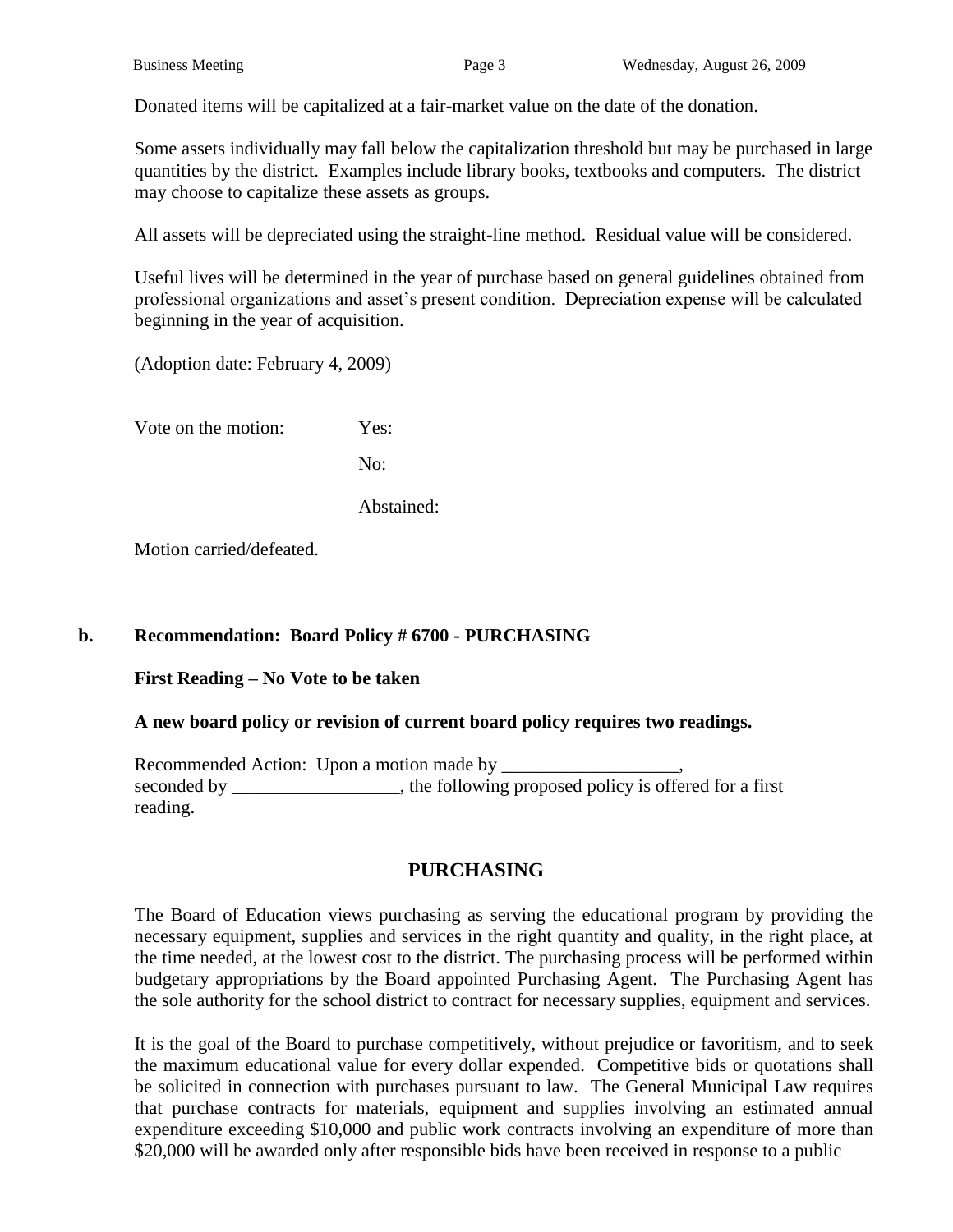advertisement soliciting formal bids. Similar procurements to be made in a fiscal year will be grouped together for the purpose of determining whether a particular item must be bid.

In accordance with law, the district shall give a preference in the purchase of instructional materials to vendors who agree to provide materials in alternative formats. The term "alternative format" shall mean any medium or format for the presentation of instructional materials, other than a traditional print textbook, that is needed as an accommodation for a disabled student enrolled in the district (or program of a BOCES), including but not limited to Braille, large print, open and closed captioned, audio, or an electronic file in a format compatible with alternative format conversion software that is appropriate to meet the needs of the individual student.

Goods and services which are not required by law to be procured by the district through competitive bidding will be procured in a manner so as to ensure the prudent and economical use of public monies, in the best interests of the taxpayers, to facilitate the acquisition of goods and services of maximum quality at the lowest possible cost under the circumstances, and to guard against favoritism, improvidence, extravagance, fraud and corruption.

Alternative proposals or quotations will be secured by requests for proposals, written or verbal quotations or any other appropriate method of procurement, except for procurements:

- 1. under a county contract;
- 2. under a state contract;
- 3. of articles manufactured in state correctional institutions; or
- 4. from agencies for the blind and severely disabled.

The district's purchasing activity will strive to meet the following objectives:

- 1. to effectively supply all administrative units in the school system with needed materials, supplies, and contracted services;
- 2. to obtain materials, supplies and contracted services at the lowest prices possible consistent with the quality and standards needed as determined by the Purchasing Agent in cooperation with the requisitioning authority. The educational welfare of the students is the foremost consideration in making any purchase;
- 3. to ensure that all purchases fall within the framework of budgetary limitations and that they are consistent with the educational goals and programs of the district;
- 4. to maintain an appropriate and comprehensive accounting and reporting system to record and document all purchasing transactions; and
- 5. to ensure, through the use of proper internal controls, that loss and/or diversion of district property is prevented.

Opportunities shall be provided to all responsible suppliers to do business with the school district. Suppliers whose place of business is situated within the district may be given preferential consideration only when bids or quotations on an item or service are identical as to price, quality and other factors. Purchases will be made through available state contracts of the Office of General Services, county contracts, or agreements entered into by school districts for joint purchasing whenever such purchases are in the best interests of the district. In addition, the district will make purchases from correctional institutions and severely disabled persons through charitable or non-profit-making agencies, as provided by law.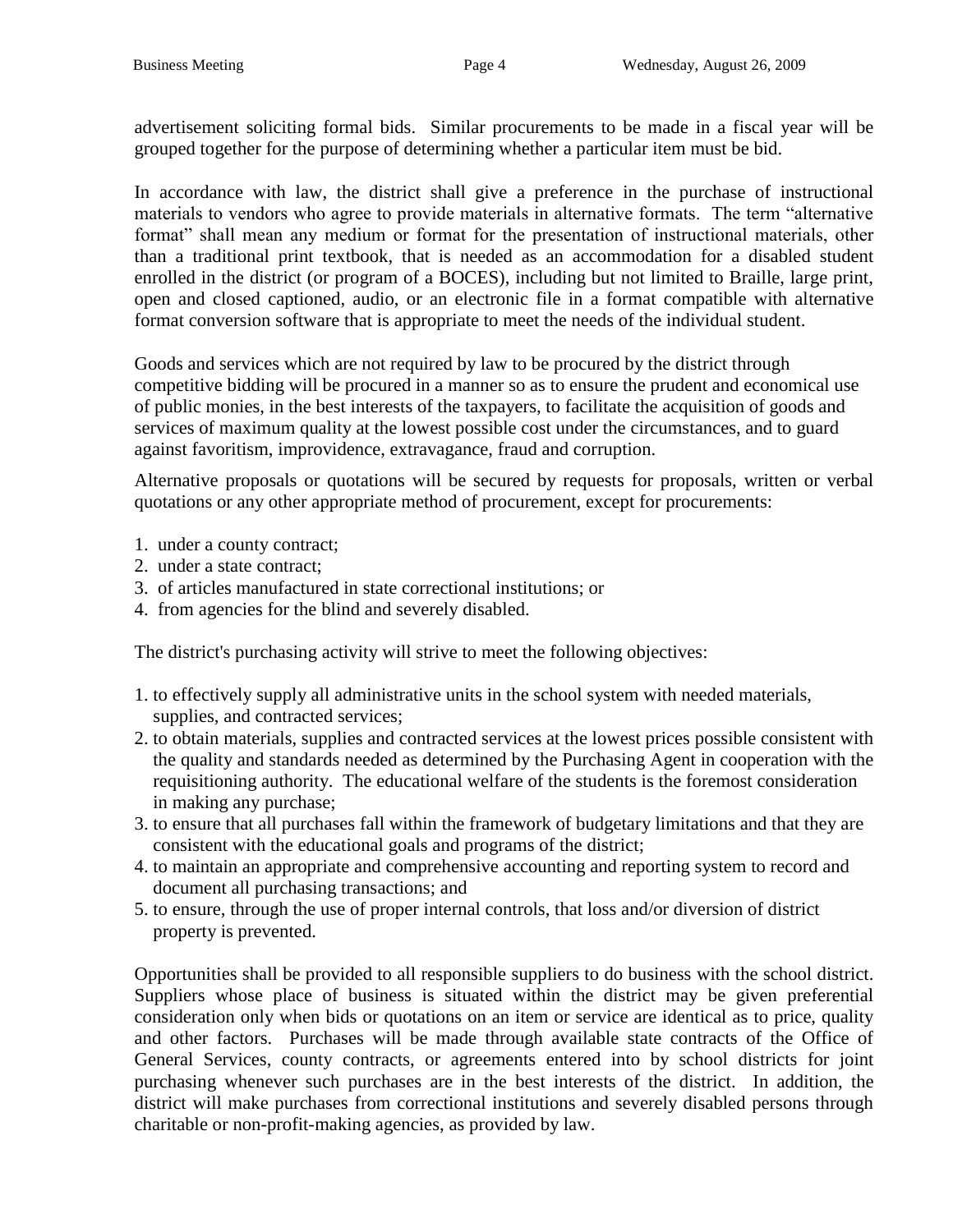The district will provide justification and documentation of any contract awarded to an offeror other than the lowest responsible dollar offeror, setting forth the reasons why such award is in the best interests of the district and otherwise furthers the purposes of section 104-b of the General Municipal Law.

The Purchasing Agent will not be required to secure alternative proposals or quotations for:

- 1. emergencies where time is a crucial factor;
- 2. procurements for which there is no possibility of competition (sole source items); or
- 3. very small procurements [Note: less than \$1,500] when solicitations of competition would not be cost-effective.

The Board authorizes the Superintendent of Schools, with the assistance of the Purchasing Agent and the Assistant Superintendent for Business, to establish and maintain an internal control structure to ensure, to the best of their ability, that the district's assets will be safeguarded against loss from unauthorized use or disposition, that transactions will be executed in accordance with the law and district policies and regulations, and recorded properly in the financial records of the district.

The Purchasing Agent shall be responsible for the establishment and implementation of the procedures and standard forms for use in all purchasing and related activities in the district. Such procedures shall comply with all applicable laws and regulations of the state and the Commissioner of Education.

No Board member, officer or employee of the school district shall have an interest in any contract entered into by the Board or the district, as provided in Article 18 of the General Municipal Law.

The Purchasing Agent shall meet with the Board annually to review the district's procurement procedures including this purchasing policy and regulation.

The unintentional failure to fully comply with the provisions of section 104-b of the General Municipal Law or the district's policies regarding procurement will not be grounds to void action taken nor give rise to a cause of action against the district or any officer or employee of the district.

Ref: Education Law §§305(14); 1604(29-a); 1709(4-a)(9)(14)(22); 2503(7-a); 2554(7-a) General Municipal Law §§102; 103; 104-b; 109-a; 800 et seq.

(Adoption date: February 4, 2009)

Vote on the motion: Yes:

No:

Abstained: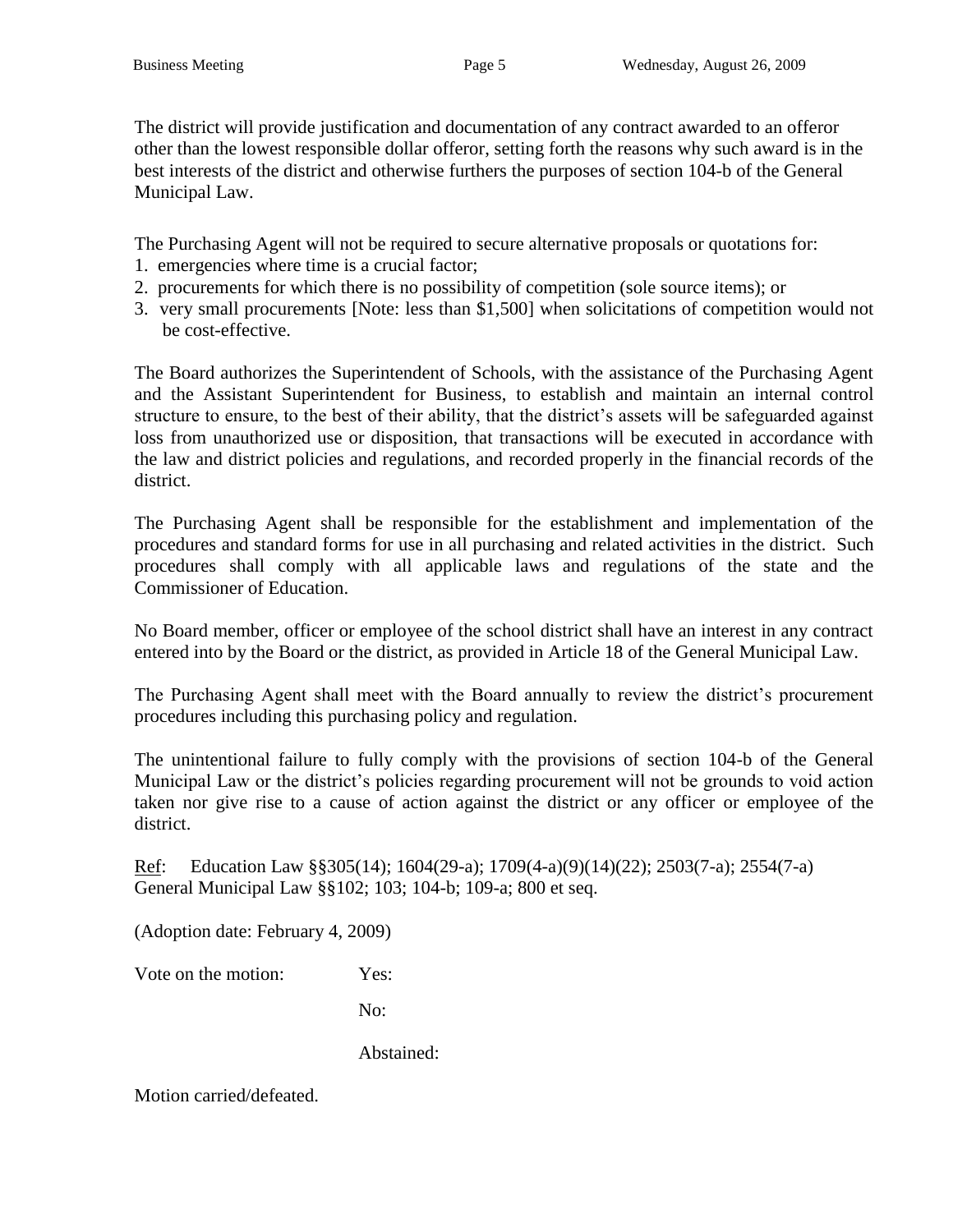### **c. Recommendation: Board Policy # 6700 E.1 – PURCHASING EXHIBIT**

#### **First Reading – No Vote to be taken**

## **A new board policy or revision of current board policy requires two readings.**

Recommended Action: Upon a motion made by \_\_\_\_\_\_\_\_\_\_\_\_ seconded by \_\_\_\_\_\_\_\_\_\_\_\_, the following proposed policy is offered for a first reading.

#### **PURCHASING EXHIBIT**

|  |  |  |  |  | Methods Of Competition To Be Used For Non-Bid Procurements |
|--|--|--|--|--|------------------------------------------------------------|
|--|--|--|--|--|------------------------------------------------------------|

|                                                            | Verbal         |                | <b>Written Quotes</b> |              |        | Other |
|------------------------------------------------------------|----------------|----------------|-----------------------|--------------|--------|-------|
|                                                            | Quotes         |                |                       |              | $RFP*$ |       |
|                                                            | $\overline{0}$ | $\overline{3}$ | $\overline{3}$        | More<br>Than |        |       |
|                                                            |                |                |                       | 3            |        |       |
| <b>Purchase Contracts up to</b><br>\$10,000                |                |                |                       |              |        |       |
| Under \$1,500                                              | X              |                |                       |              |        |       |
| $$1,500 - $2,500$                                          |                | X              |                       |              |        |       |
| $$2,501 - $10,000$                                         |                |                | X                     |              |        |       |
| <b>Public Work Contracts Up To</b><br>\$20,000             |                |                |                       |              |        |       |
| Under \$2,500                                              | X              |                |                       |              |        |       |
| $$2,501 - $5,000$                                          |                | X              |                       |              |        |       |
| $$5,001 - $10,000$                                         |                |                | X                     |              |        |       |
| $$10,001 - $20,000$                                        |                |                |                       | X            |        |       |
| Emergencies                                                |                |                |                       |              |        | X     |
| Insurance                                                  |                |                |                       | X            |        |       |
| <b>Professional Services</b>                               |                |                |                       |              | X      |       |
| <b>Leases of Personal Property</b>                         |                |                |                       |              |        | X     |
| Second-Hand Equipment from<br><b>Other Governments</b>     |                |                |                       |              |        | X     |
| Certain Food & Milk Purchases                              |                |                |                       |              |        | X     |
| Sole Source (For example,<br>patented<br>or monopoly item) |                |                |                       |              |        | X     |

\*RFP: Request for Proposal (Adoption date: February 4, 2009)

Vote on the motion: Yes:

No:

Abstained: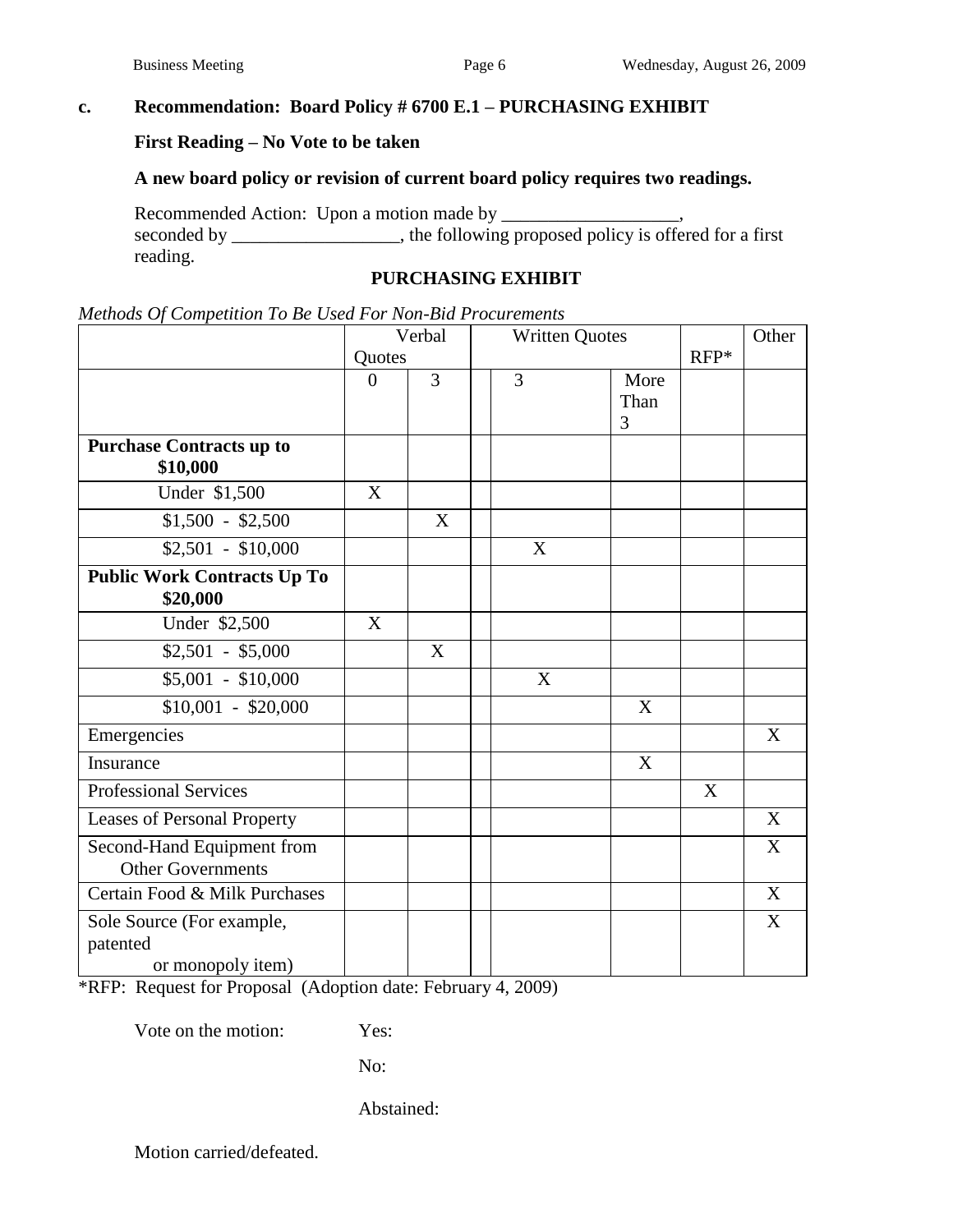## **d. Recommendation: SEQRA – FUEL OIL TANK REPLACEMENT**

Recommended Action: Upon a motion made by \_\_\_\_\_\_\_\_\_\_\_\_\_\_\_\_\_\_\_, seconded by \_\_\_\_\_\_\_\_\_\_\_\_\_\_\_, the following resolution is offered

WHEREAS, the Board of Education of the Lindenhurst Union Free School district is the lead agency under the State Environmental Quality Review Process for the purpose of required determinations respecting the proposed Capital Improvement Projects as follows:

a) Lindenhurst High School SED #58-01-04-03-0-009-026 Replacement of Fuel Oil Tank which feeds the existing swimming pool boiler

WHEREAS, in 1995, amendments were made to the SEQRA Regulation (Part 617) to classify projects, which will be excluded from the requirements for the preparation of an Environmental Impact Statement (Type II Actions). The projects mentioned above is now classified as Type II Actions as determined by 6 NYCRR §617.5 and

WHEREAS, these projects fall under the following categories:

A. Routine maintenance and repair 6 NYCRR §617.5 (c)(1): Maintenance or repair involving no substantial change in existing facility.

B. Replace or rehabilitation 6 NYCRR §617.5 (c)(2): replacement or rehabilitation or reconstruction of a structure of facility, in kind, on the same site, unless the work excess a threshold for a Type I action in 6 NYCRR §617.4.

C. 6 NYCRR §617.5 (c)(8): Routine activities of educational institutions, including expansion of existing facilities by less than 10,000 square feet of gross floor area and school closings, but not changes in use related to such closings.

THEREFORE, as the lead agency for the SEQRA determination, all the above referenced projects fall under Categories "A" or "B" above. The procedure for Type II Actions, with regard to the SEQRA Process for Capital Projects noted above is "No Additional Required Action under 6 NYCRR §617.5 (a)".

BE IT FURTHER RESOLVED that a copy of this resolution is to be placed in the project file.

Note: See enclosed.

Vote on the motion: Yes:

No:

Abstained: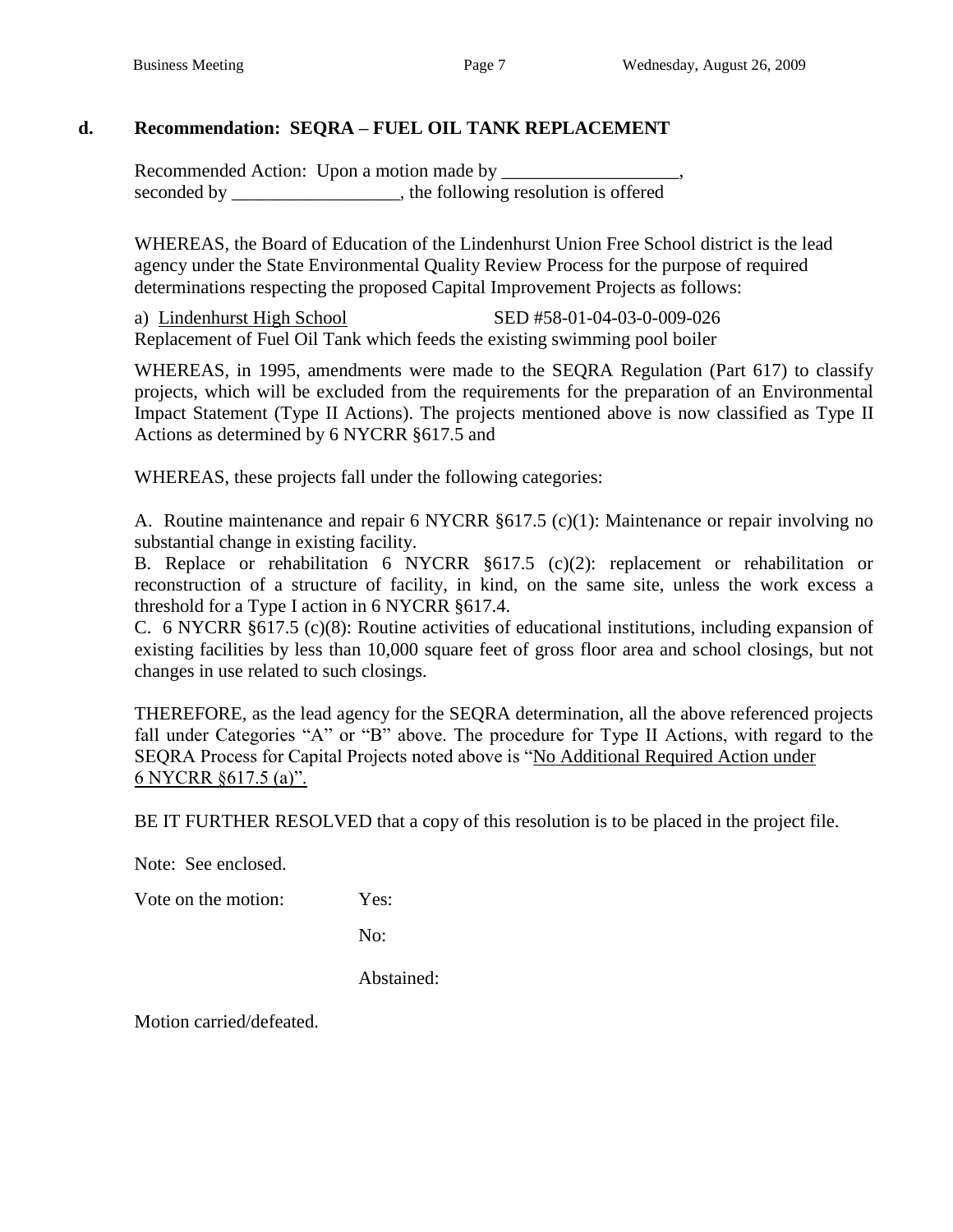## **e. Recommendation: BANK ACCOUNT**

Recommended Action: Upon a motion made by \_\_\_\_\_\_\_\_\_\_\_\_\_\_\_\_\_\_\_, seconded by \_\_\_\_\_\_\_\_\_\_\_\_\_\_\_\_, the following resolution is offered

RESOLVED that the Board of Education, upon the recommendation of the Superintendent, that the following bank be hereby designated as an official depositor during the 2009-10 school year:

Suffolk Federal Credit Union – 361 Horseblock Road, Medford, NY 11763

Note: See enclosed

Vote on the motion: Yes:

No:

Abstained:

Motion carried/defeated.

## **f. Recommendation: GRANT DISBURSEMENT AGREEMENT**

Recommended Action: Upon a motion made by \_\_\_\_\_\_\_\_\_\_\_\_\_\_\_\_\_\_\_, seconded by \_\_\_\_\_\_\_\_\_\_\_\_\_\_\_\_, the following resolution is offered

RESOLVED that the Board of Education, upon the recommendation of the Superintendent approve the attached Grant Disbursement Agreement with the Dormitory Authority of the State of New York.

Note: See enclosed

Vote on the motion: Yes:

No:

Abstained: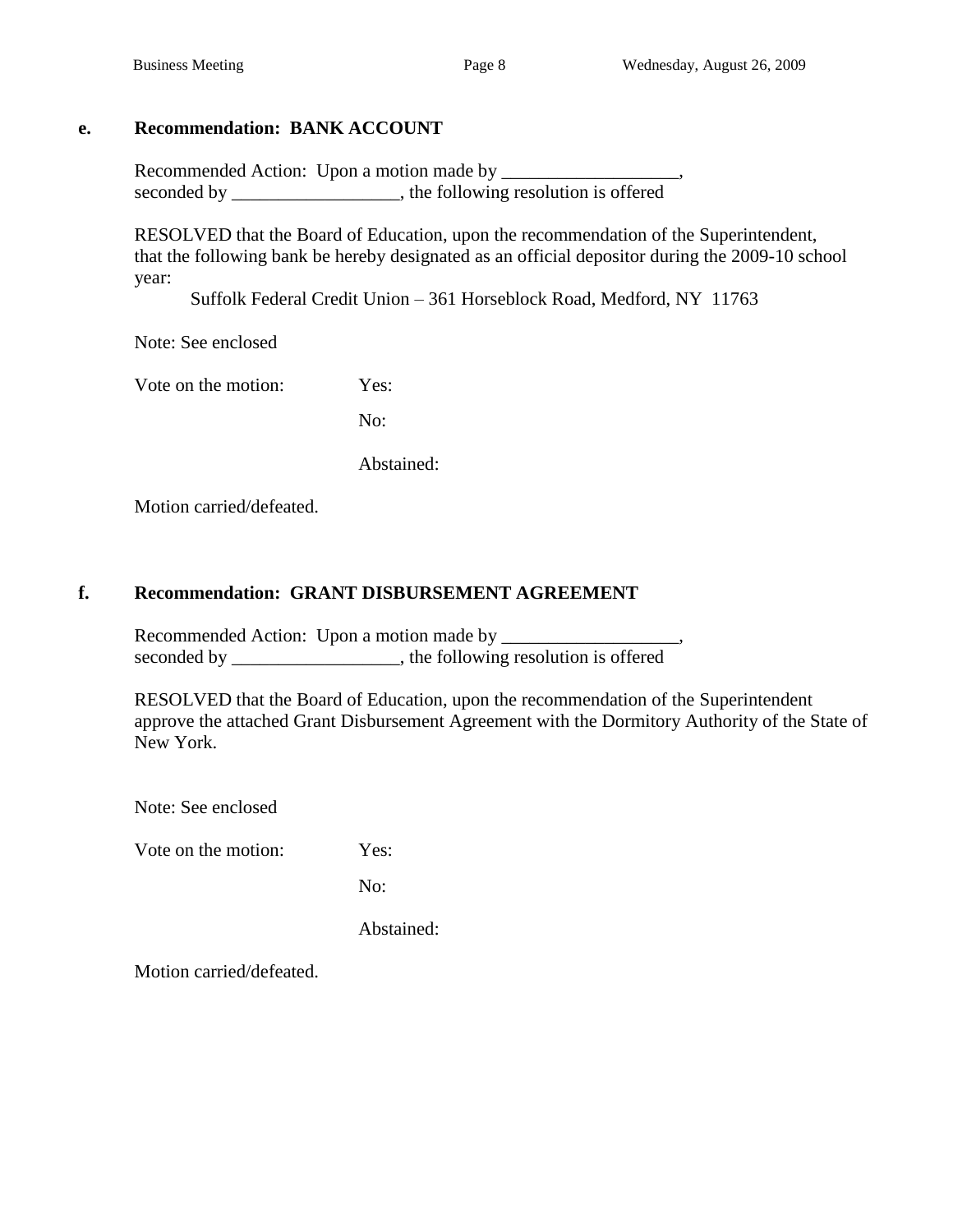#### **g. Recommendation: BUDGET TRANSFERS**

Recommended Action: Upon a motion made by \_\_\_\_\_\_\_\_\_\_\_\_\_\_\_\_\_\_\_, seconded by \_\_\_\_\_\_\_\_\_\_\_\_\_, the following resolution is offered

RESOLVED that the Board of Education, upon the recommendation of the Superintendent approve the attached Budget Transfers totaling \$1,431,475.67

Note: See enclosed

Vote on the motion: Yes:

No:

Abstained: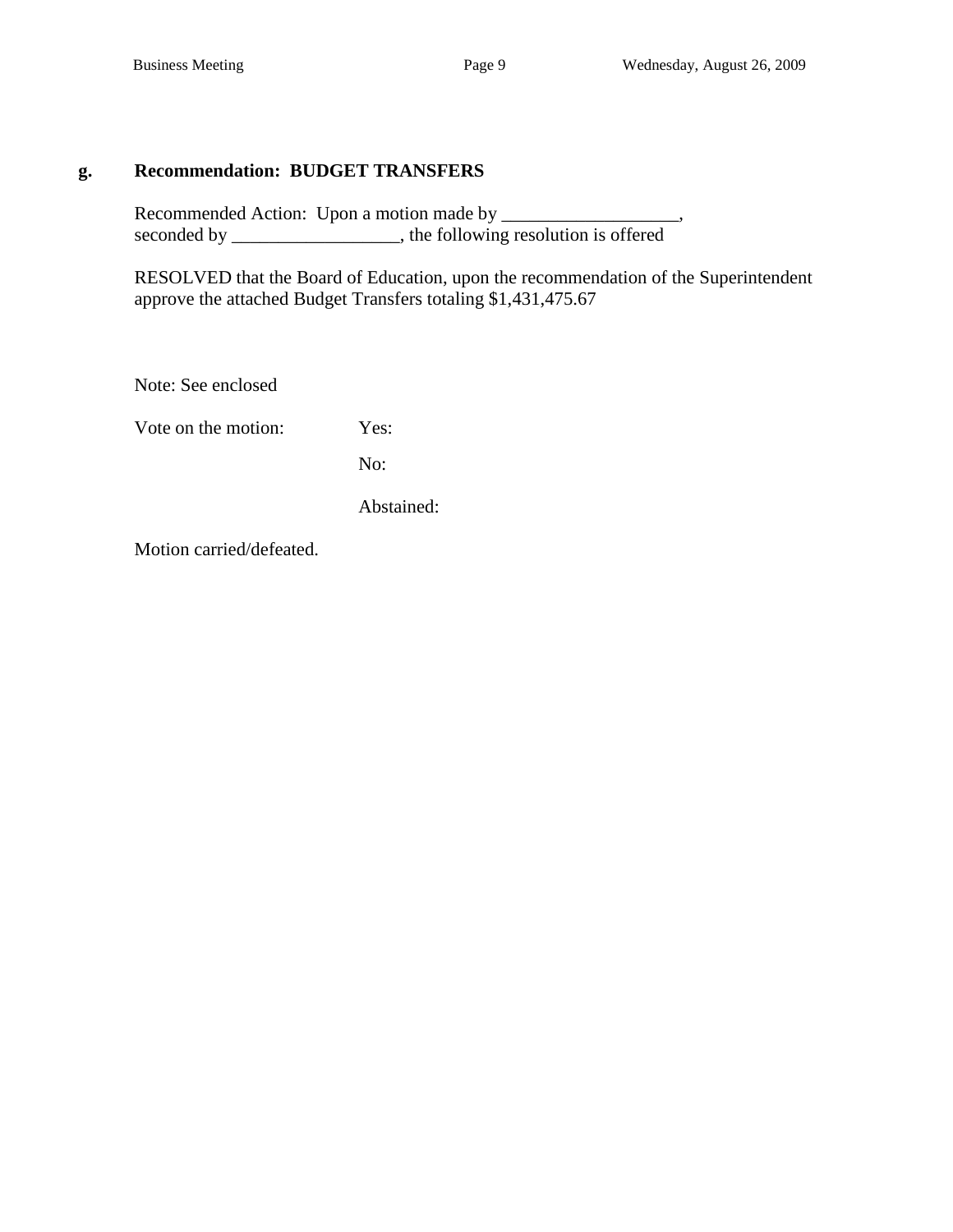# **11. SCHEDULES**

| Schedule | $A-1$      | No. 3   | Personnel, Instructional Resignations & Terminations                 |
|----------|------------|---------|----------------------------------------------------------------------|
| Schedule | $A-1$      | No. 3-S | <b>Athletic Supervision</b>                                          |
| Schedule | $A-1$      | No. 4 C | <b>Coaching Assignments</b>                                          |
| Schedule | $A-2$      | No. 2   | Personnel, Instructional – Leave of Absence                          |
| Schedule | $A-3$      | No. 10  | Personnel, Instructional Appointments                                |
| Schedule | $A-3$      | No. 11  | Personnel, Instructional Appointments                                |
| Schedule | $A-3$      | No. 12  | Personnel, Instructional Appointments                                |
| Schedule | $AS-1$     | No. 1   | Substitute Personnel Instructional – Resignations<br>Terminations    |
| Schedule | $AS-3$     | No. 3   | <b>Substitute Personnel Appointments</b>                             |
| Schedule | $B-1$      | No. 2   | Non-Instructional Personnel Resignations/Terminations                |
| Schedule | $B-1$      | PT. 2   | Non-Instructional Personnel Resignations/Terminations                |
| Schedule | $B-3$      | PT. 2   | Non-Instructional Appointments – Part Time                           |
| Schedule | $B-3$      | No. S-3 | Non-Instructional Appointments - Substitute Personnel                |
| Schedule | D          | No. 11  | <b>Pupil Personnel Services</b>                                      |
| Schedule | G          | No. 3   | Approval of Bids                                                     |
| Schedule | OA/C No. 6 |         | Personnel, Instructional Extra- Curricular Activities<br>Senior High |
| Schedule | OA/C No. 7 |         | <b>Outside Agencies/Consultants</b>                                  |